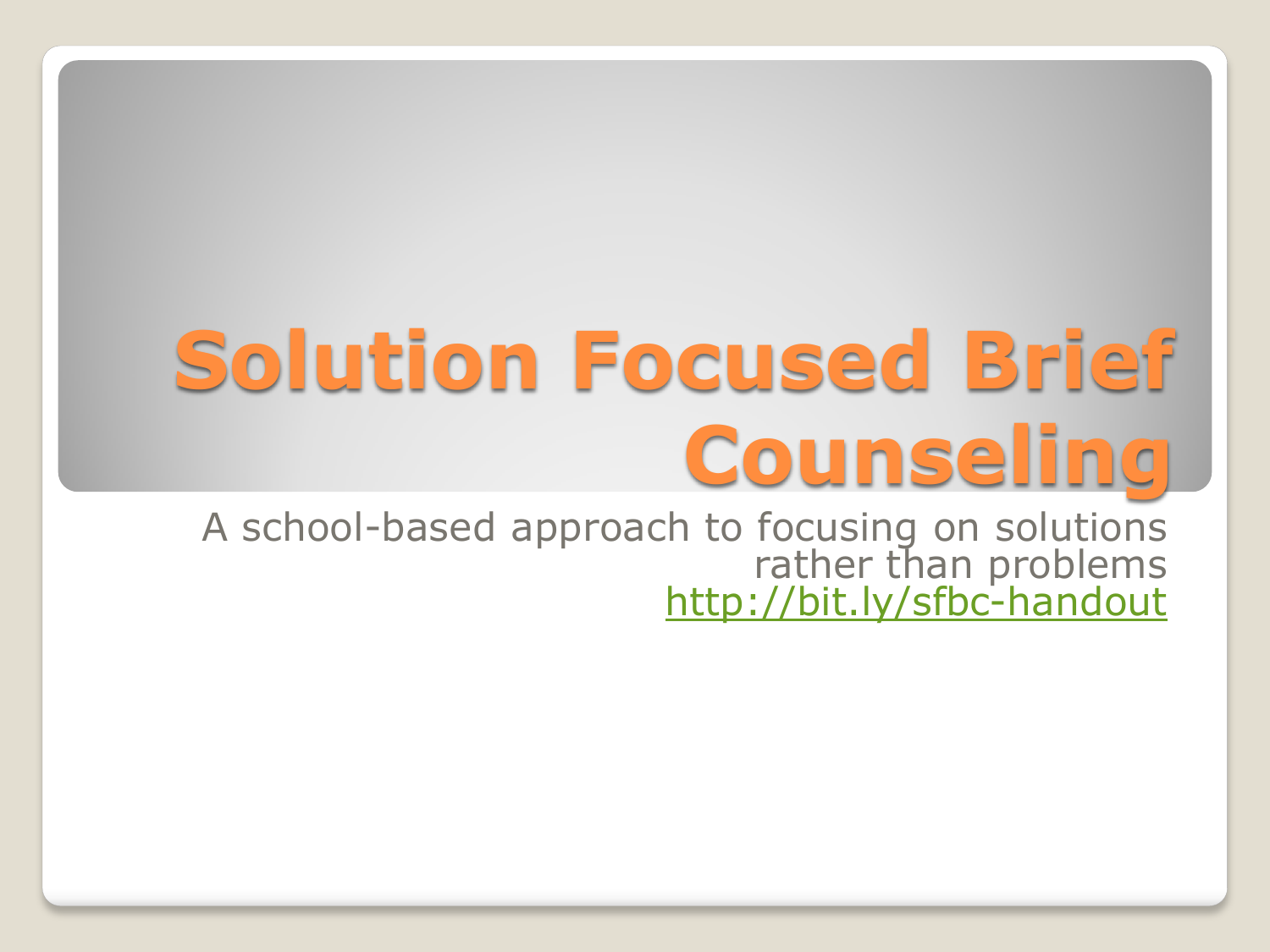- **Solution focused brief therapy (SFBT)** targets the desired outcome of therapy as a solution rather than focusing on the problem, symptoms, or issues that brought someone to your office
- This technique only gives attention to the *present and the future desires* of the student, rather than focusing on the past experiences. The counselor encourages the student to imagine their future as they want it to be and then the counselor and student collaborate on a series of steps to achieve that goal.
- This form of talk therapy involves reviewing and dissecting the student's vision (detailing what has worked), and determining what skills, resources, and abilities the student will develop and use to attain his desired outcome.

### **What it is…**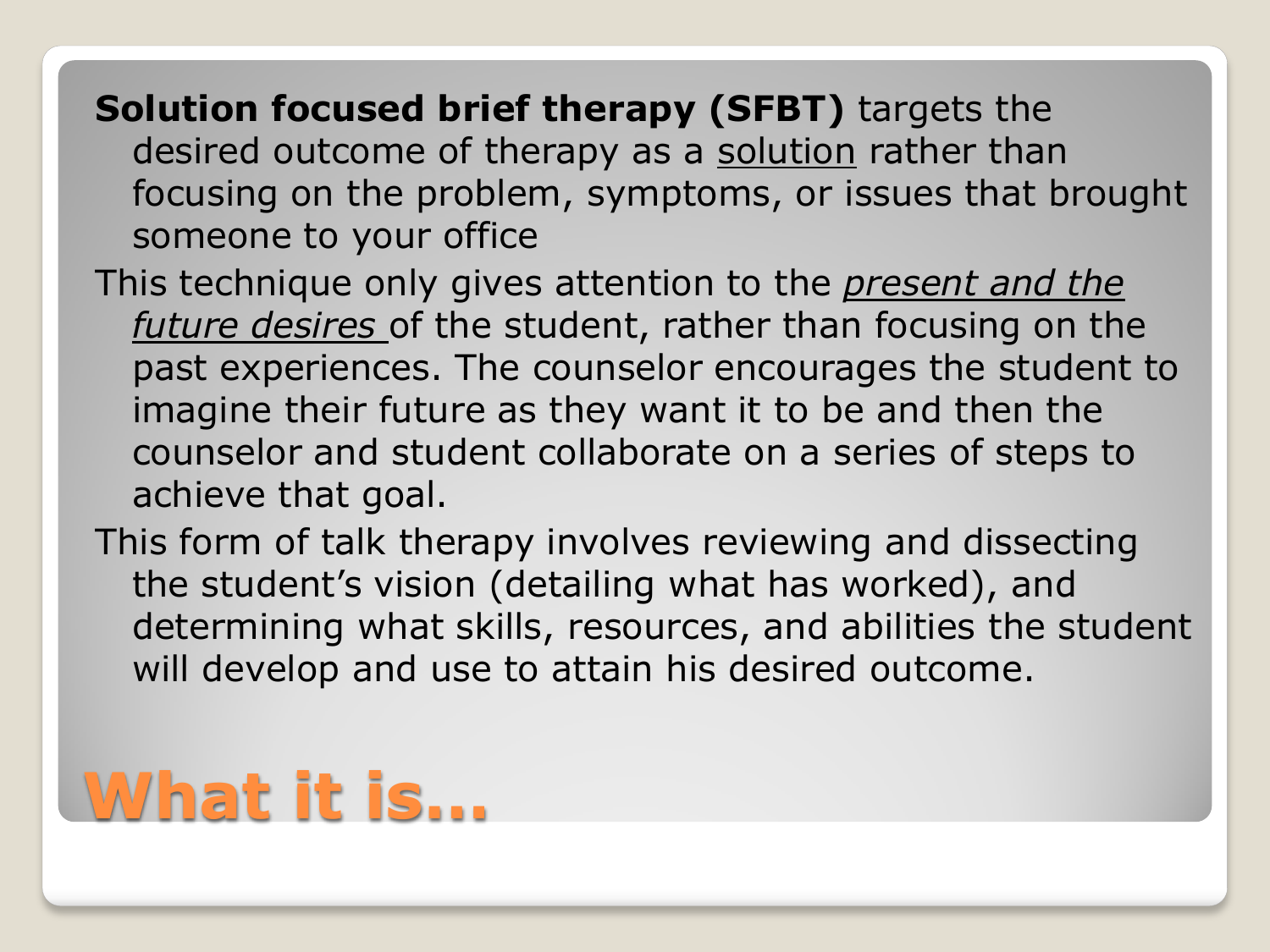#### **Advantages of the Solution-Focused Model**

- Brief (theory can be applied to any length session and any number of visits)
- Empowering (gives the student more ownership; quits the blame game)
- Reduces the need for confidentiality (because focus is present oriented)
- Research is growing
- Not plagued by diagnostic problems (because it doesn't matter to find solutions)
- Small changes in one area of life trickle over into other areas

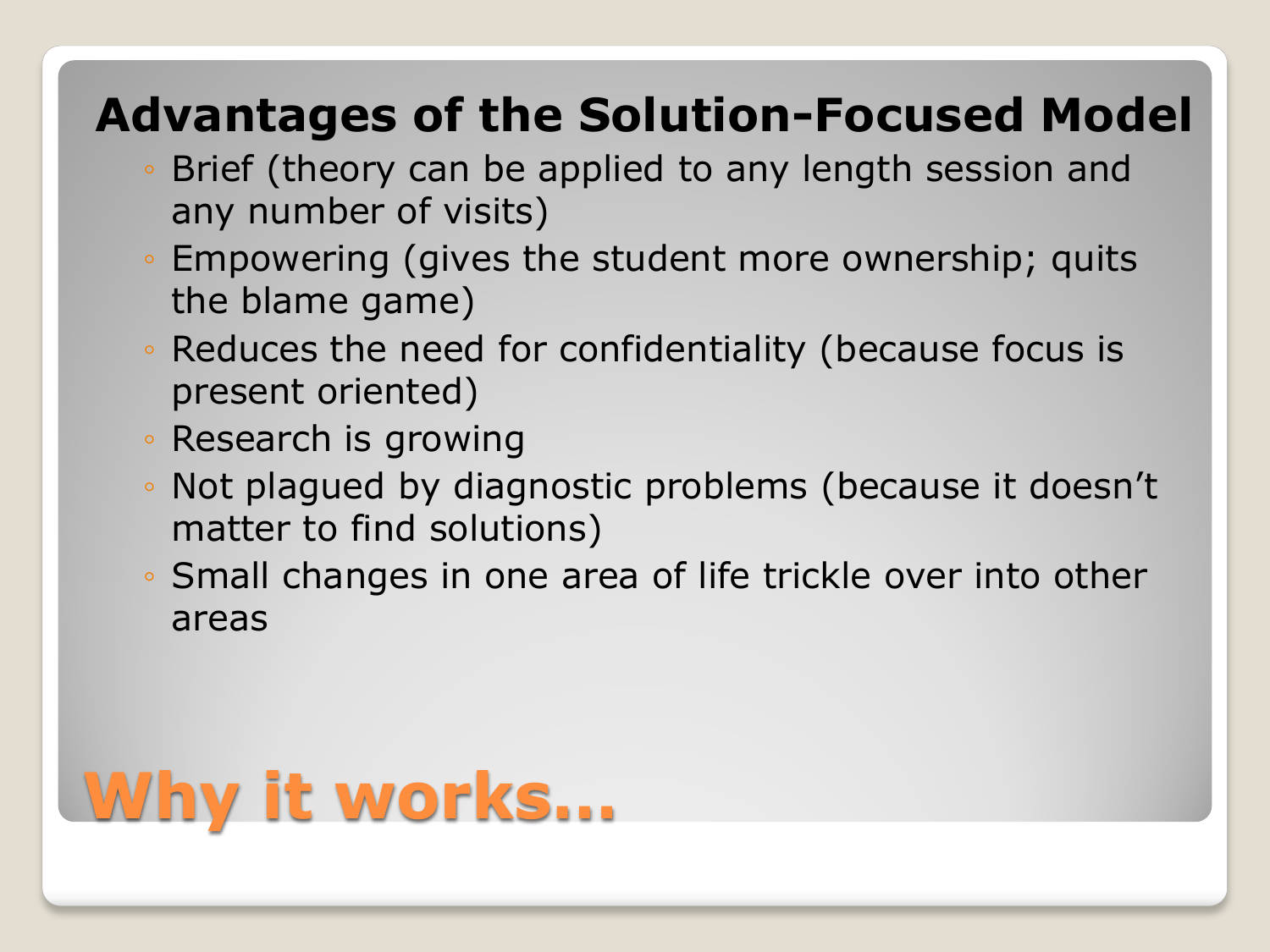#### **Examples of a Solution-Focused Interview (types of questions you might ask)**

- What's one way that you've already been successful?
- What did you do to make that happen?
- Who noticed that you succeeded?
- What is one thing you had to overcome to make that happen?
- What will YOU do instead of
- How will YOU succeed anyway?

### **What it looks like…**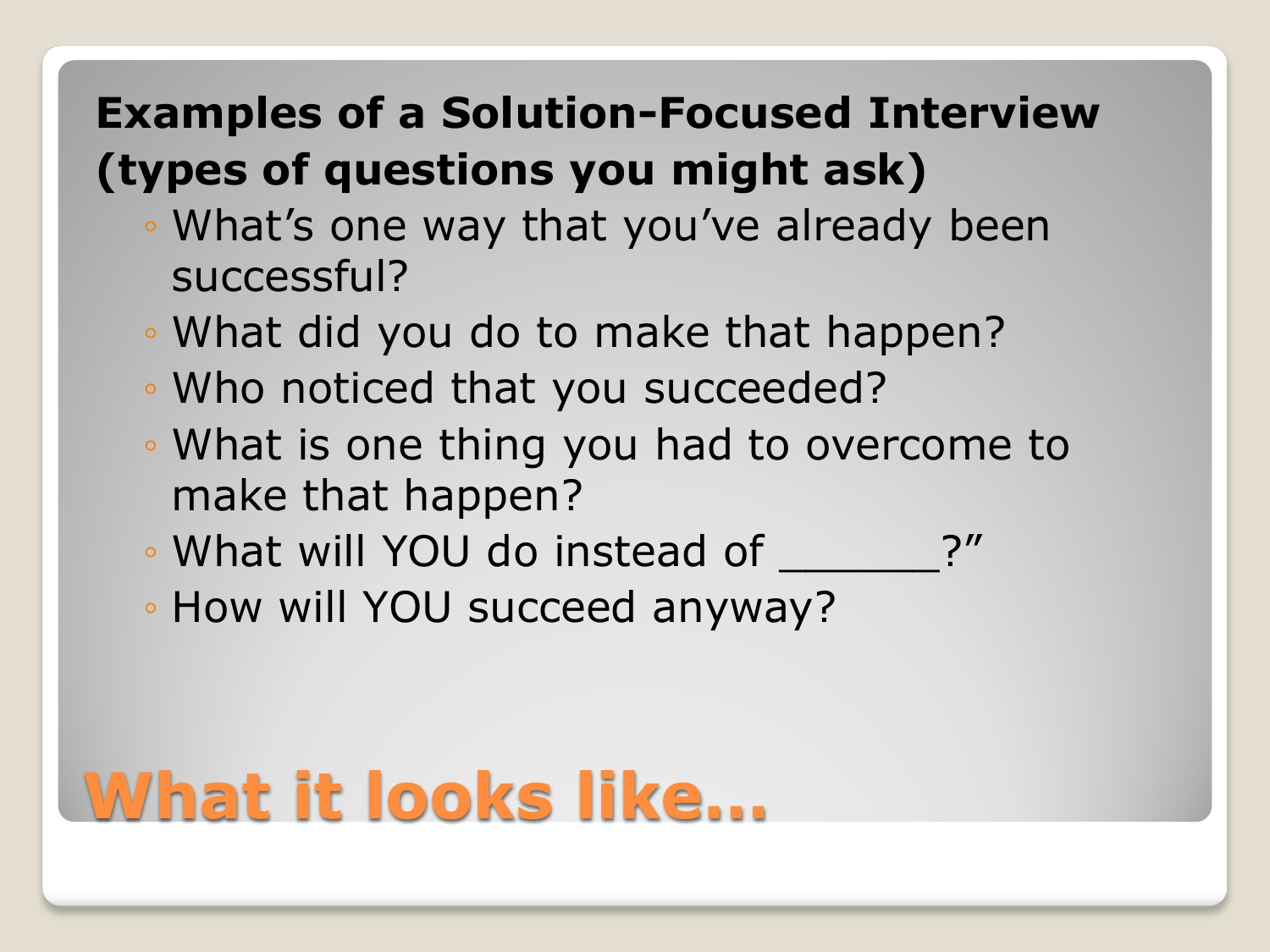#### Scaling is one of the most-used SFBC techniques

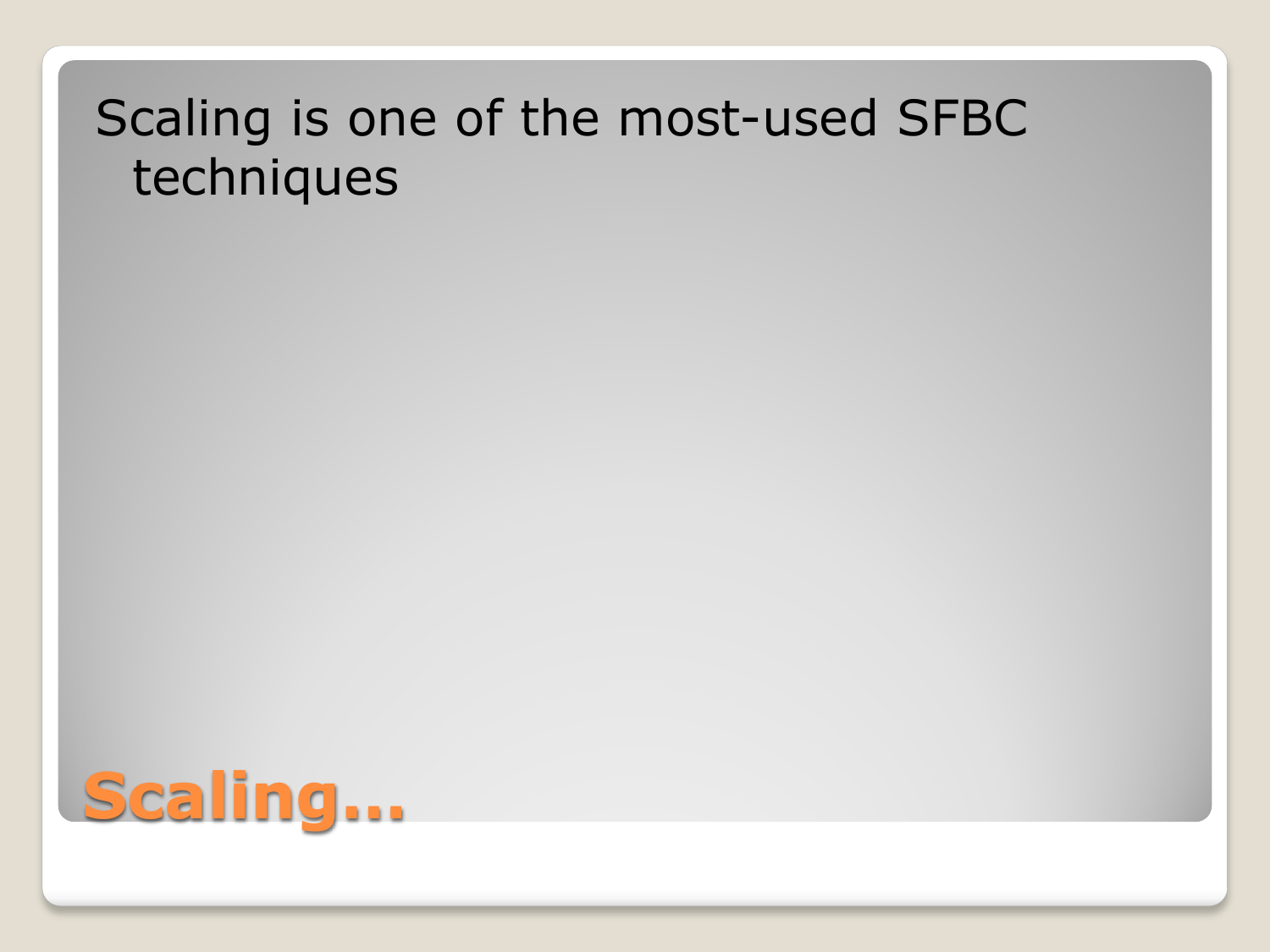#### **Solution-Focused Challenges your instincts** (this model is deceptively simple)

- Resist the urge to dig deeper into issues and focus on the past
- Action– NOT feelings– oriented (although feelings often come up)
- Force yourself to celebrate tiny accomplishments even when you disagree
- Don't allow FULL credit for change to be external (i.e. this kid's better because of medication)

## **What will be challenging…**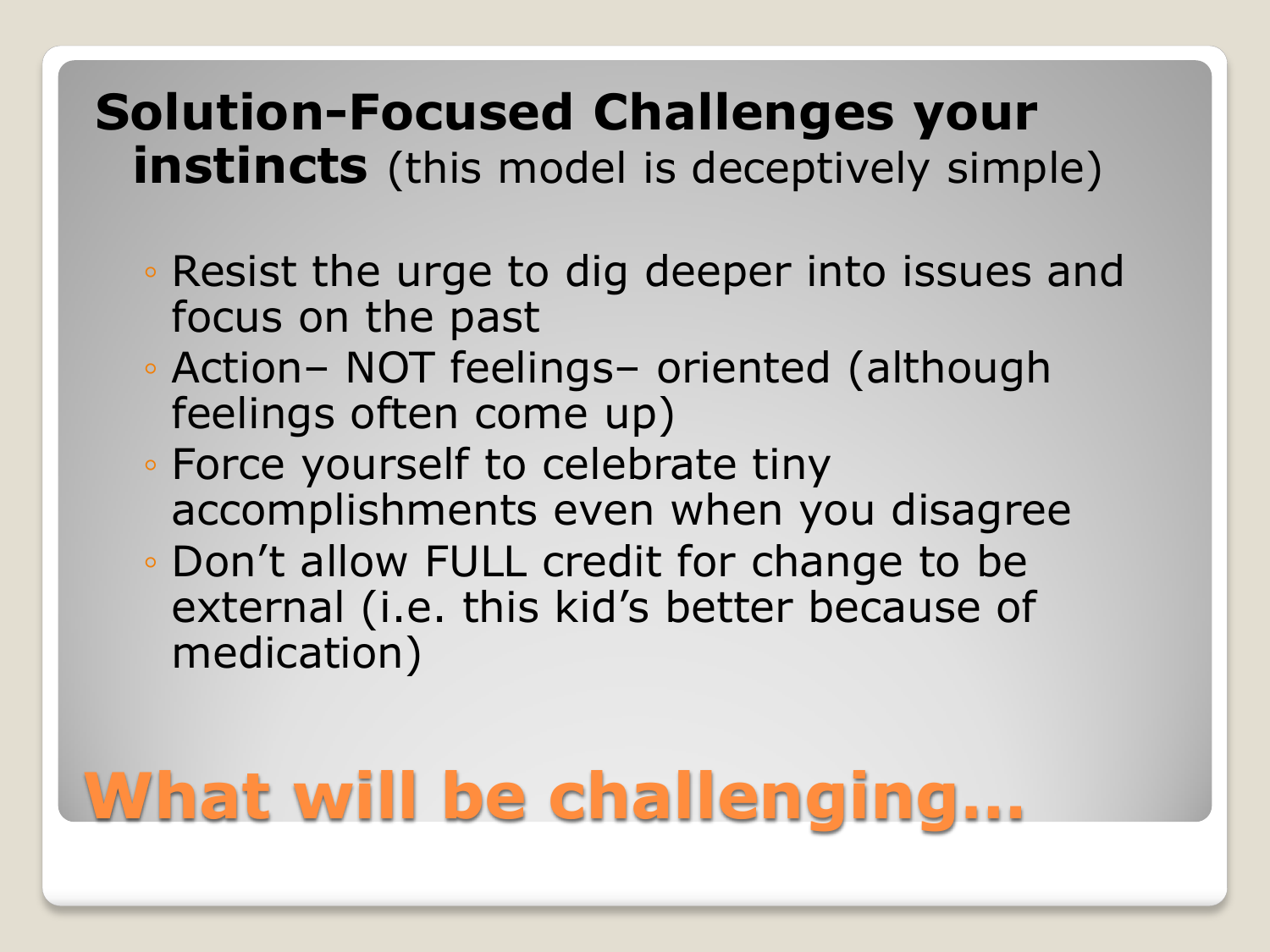*These resources were recommended by Dr. Sabella and will help you to start implementing Solution-Focused theory into your everyday work with students, parents AND teachers:*

- <http://bit.ly/sfbc-handout>
- [www.schoolcounselor.com](http://www.schoolcounselor.com/)
- "Brief counseling that works: A solution-focused approach for school counselors and administrators (2<sup>nd</sup> Ed.)" by G.B. Sklare
- http://solutionfocusedchange.blogspot.com/2011 /07/21-solution-focused-techniques.html

### **Resources to Learn…**